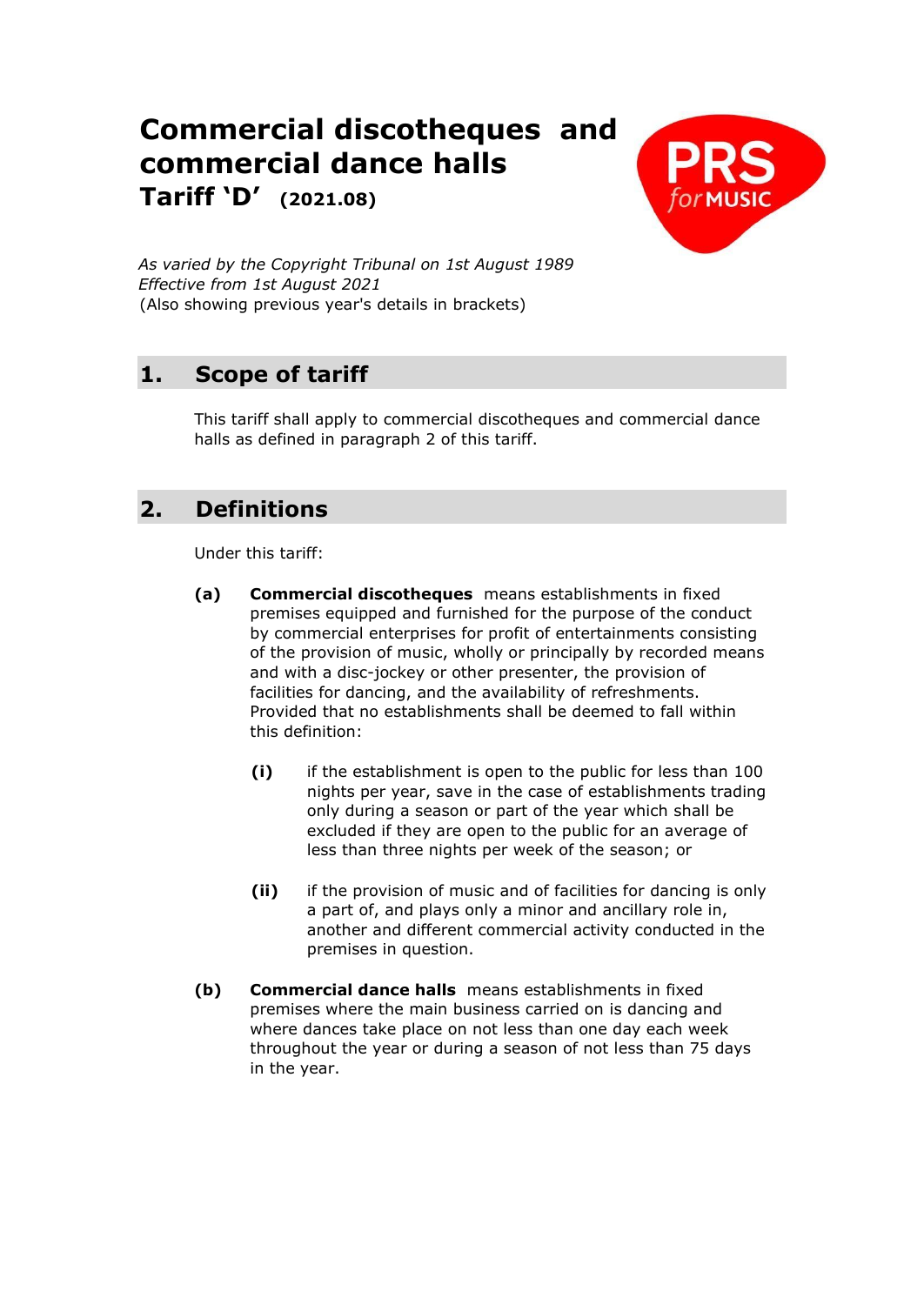Performing Right Society Limited Registered in England No**.** 134396 Representing music creators and publishers of music

> Registered Office: 1<sup>st</sup> Floor, Goldings House, 2 Hays Lane, London, SE1 2HB Website: http://www.prsformusic.com

- **(c) Licence period** means any period of one year from either the commencement of the Licence or from any anniversary of that date, while the Licence subsists.
- **(d)** *PRS for Music's* **repertoire** means all and any musical works (including any words associated therewith), the public performing rights in which are controlled by *PRS for Music* or by any of the Societies in other countries with which *PRS for Music* is affiliated.
- **(e) The Licensee** is the company or persons to whom *PRS for Music's* Licence is granted hereunder.

#### **3. Application for licences**

- **(a)** An applicant for a Licence under this tariff shall complete the appropriate application form and give to *PRS for Music* such information as may be required to enable it to decide whether this tariff is applicable.
- **(b)** *PRS for Music* is not bound to issue a Licence under this tariff unless application has been made therefore in advance. For Licences issued in any other circumstances, the royalty for the first year will be the tariff charge plus 50%.

#### **4. Licence fee**

The annual Licence fee payable for performance of *PRS for Music's* repertoire covered by this tariff will be **£117.81** (previous year **£114.38**) for each unit of 1,000 persons (or part thereof) admitted to the establishment in question during a Licence period, adjusted in accordance with paragraph 7. It will be payable annually in advance.

#### **5. Manner of payment**

- **(a)** Within 42 days from the end of each Licence period, a Licensee shall furnish to *PRS for Music* a statement, certified by an accountant who is qualified to be appointed an auditor to a public company or who is approved by *PRS for Music*, showing the actual number of persons admitted to the licensed premises for discotheques or dancing sessions during the Licence period.
- **(b)** As the actual royalty payment by the Licensee in respect of each Licence period cannot be ascertained until the actual total admissions for that year have been certified pursuant to paragraph (a) above the Licensee shall, when the certified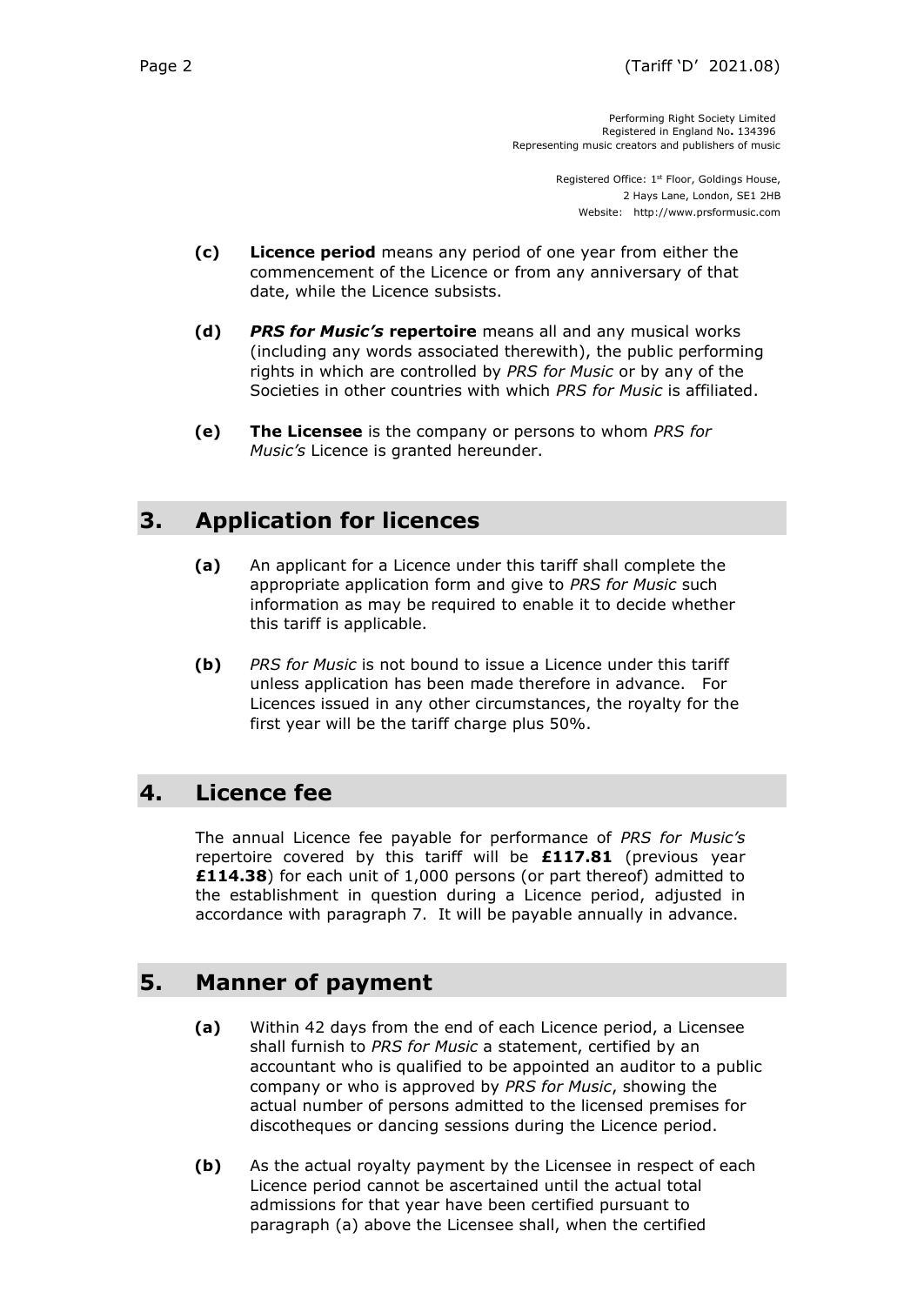statement in respect of the preceding period is submitted to *PRS for Music*, make a payment on account of the royalty due for the ensuing Licence period which is equal to the amount of the actual royalty for that preceding Licence period.

- **(c)** When a Licence is issued on the opening of a new Commercial discotheque or Commercial dance hall, or the re-opening of a Commercial discotheque or Commercial dance hall after a closure, or otherwise for the first time in terms of this tariff, a provisional royalty shall be calculated in respect of the initial Licence period on the basis of a certificate, prepared in accordance with the provisions of paragraph (a) above, for the most recent year of operation at the discotheque or dance hall (if any). Should it be certified that the number of persons admitted to the licensed premises during that period cannot be declared, the number admitted shall be deemed to have been one-half of the licensed capacity of the licensed premises, in terms of the local Fire Officer's Certificate (a copy of which shall be furnished on request). This number shall be multiplied by the number of nights when the licensed premises were open for business as a Commercial discotheque or Commercial dance hall (whether to the public or on private hire) during that year or, where it was not open for that year, then by the number of nights it is expected to be open during the ensuing year.
- **(d)** A provisional royalty shall be payable in respect of each ensuing Licence period on the basis of the actual numbers admitted for discotheques or dancing sessions to the licensed premises during the previous Licence period and all provisional royalties shall be adjusted on the basis of actual admissions during the Licence period as certified under sub-paragraph (a) above.
- **(e)** Should the Licensee fail to produce a certificate as required in subparagraphs (a) or (c) above and where appropriate to complete the form required by paragraph 3(a) above then the premises shall be deemed not to be a Commercial discotheque or a Commercial dance hall for the purposes of this tariff.

#### **6. Value Added Tax**

Every Licensee under this tariff will pay to *PRS for Music*, in addition to the Licence fee due under this tariff, a sum in respect of Value Added Tax calculated at the relevant rate on the annual fee payable and *PRS for Music* shall provide to the Licensee a duly receipted VAT invoice in relation to the provisional Licence fee payable pursuant to paragraph 4 above and in relation to any additional sum payable pursuant to paragraph 5(b) above forthwith upon receipt of the relevant payment by *PRS for Music*.